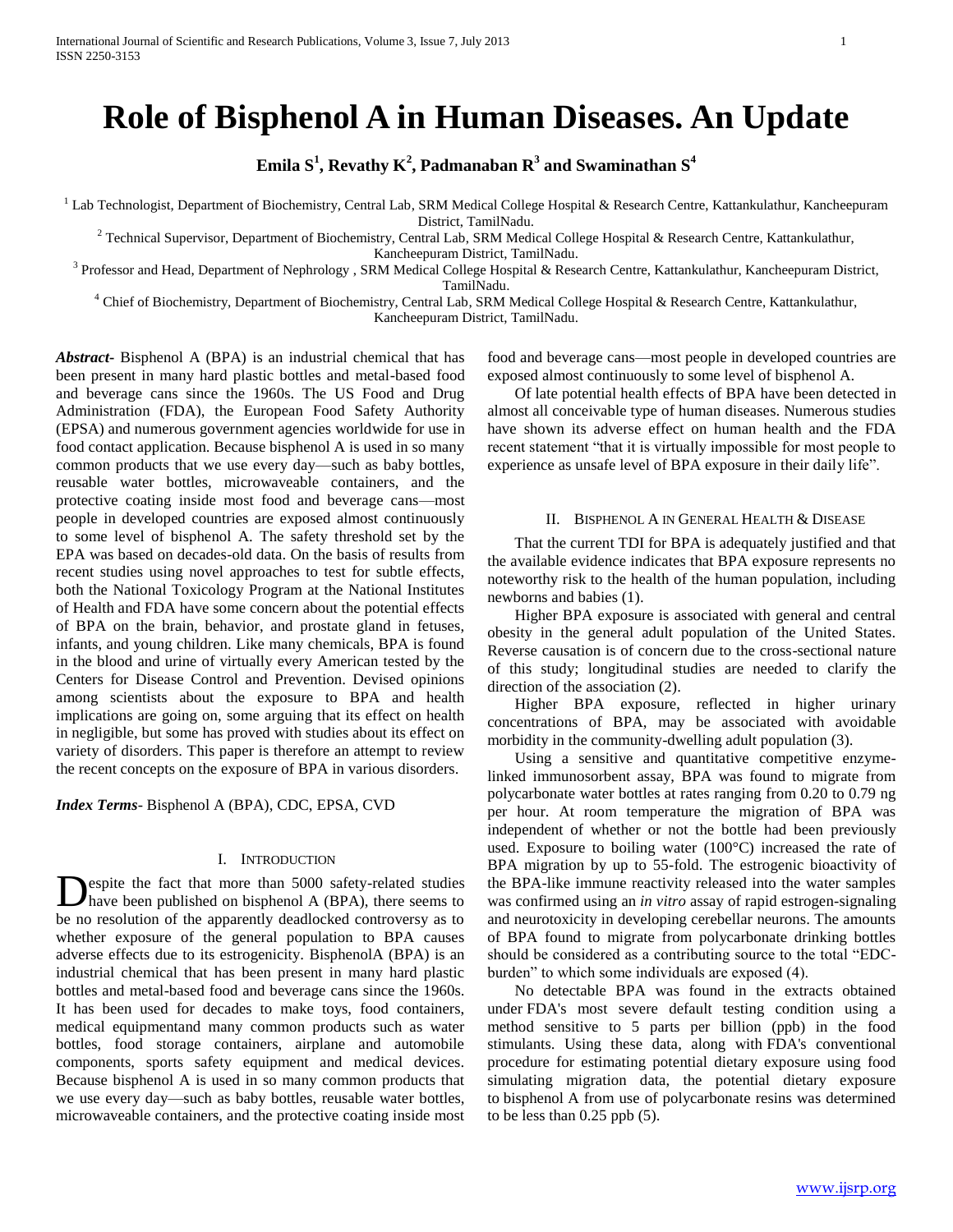Penetration of the skin depends on the conditions. Extractability experiments did not enable us to conclude whether BPA passes through the skin, but indicated that it can enter the skin to such a depth that it can no longer be washed off. If this BPA ends up in the human metabolism, exposure of a person repeatedly touching thermal printer paper for 10 h/day, such as at a cash register, could reach 71 ìg/day, which is 42 times less than the present tolerable daily intake (TDI). However, if more than just the finger pads contact the BPA-containing paper or a hand cream enhances permeability of the skin, this margin might be smaller (6).

# III. BISPHENOL A IN DIALYSIS

 Bisphenol A [BPA, 2,2-bis(4-hydoxyphenyl)propane], an industrial chemical used in the production of polycarbonate, epoxide resin, and polyarylate, is considered to be an endocrinedisrupting chemical. BPA may be present in some hollow-fiber dialyzers used in hemodialysis. Among renal disease patients who had not undergone hemodialysis, the serum BPA concentration increased as the renal function deteriorated, showing a significant negative association. Since accumulation of BPA could affect the endocrine or metabolic system of the human body, it is important to perform further investigations on dialysis patients (7).

 In in vitro experiments, BPA was detected in the effluents of the PS-C, PS-D and EVAL hemodialyzers. In in vivo experiments, BPA was detected in whole blood samples from hemodialysis patients treated with the PS-D hemodialyzer (mean value, 0.77 ppb)(8).

#### IV. BISPHENOL IN RENAL DISEASE

 The estrogenic endocrine-disrupting substance bisphenol A (BPA) is extensively used as a starting material for a variety of consumer plastic products including dialyzer materials. In the randomized controlled study, the plasma BPA concentrations were highly elevated compared with healthy controls (range 9.1 ± 4.5-12.0 ± 6.0 ng/mL vs.  $\leq 0.2 \pm 0.1$  ng/mL; P < 0.001), but no change of the plasma levels was observed during hemodialysis. Dialyzers are one additional source of BPA, but differences in the elutable BPA content are not associated with a significant effect on BPA plasma levels in Western European maintenance dialysis patients. Due to high protein binding, the removal of BPA by hemodialysis is limited (9)

 Urinary excretion of triclosan, and possibly BPA, decreased with decreasing renal function. The associations might differ by age or sex. Further studies are necessary to replicate our results and understand the mechanism (10).

## V. BISPHENOL AND HEART DISEASE

 Recent animal studies have suggested that BPA exposure may have a role in several mechanisms involved in the development of cardiovascular disease (CVD), including weight gain, insulin resistance, thyroid dysfunction, endothelial dysfunction, and oxidative stress. A significant, positive association between increasing levels of urinary BPA and PAD

before and after adjusting for confounders. The multivariableadjusted odds ratio for PAD associated with the highest versus lowest tertile of urinary BPA was 2.69 (95% confidence interval: 1.02, 7.09;  $p$ -trend = 0.01). Urinary BPA levels were significantly associated with PAD, independent of traditional CVD risk factors  $(11)$ .

 Recent studies have suggested that cardiovascular diseases are associated with the BPA exposure. Urinary BPA was associated negatively with the root mean square of successive differences for heart rate and positively with blood pressure (12).

 BisphenolA (BPA) is an estrogenizing endocrine disruptor compound of concern. Continual exposure to BPA impacts cardiac structure/function, protein expression, and epigenetic DNA methylation marks in males and females (13).

 Associations between higher BPA exposure (reflected in higher urinary concentrations) and incident CAD during >10 years of follow-up showed trends similar to previously reported cross-sectional findings in the more highly exposed NHANES respondents. Further work is needed to accurately estimate the prospective exposure-response curve and to establish the underlying mechanisms (14).

 Higher BPA exposure, reflected in higher urinary concentrations of BPA, is consistently associated with reported heart disease in the general adult population of the USA. Studies to clarify the mechanisms of these associations are urgently needed (15).

 There is evidence of associations between raised urinary bisphenol A (uBPA) and increased incidence of reported cardiovascular diagnoses. BPA exposure was higher in those with severe coronary artery stenoses compared to those with no vessel disease (16).

### VI. BPA AND CANCER

 BisphenolA (BPA) is the principal constituent of baby bottles, reusable water bottles, metal cans, and plastic food containers. BPA exerts estrogen-like activity by interacting with the classical estrogen receptors (ERα and ERβ) and through the G protein-coupled receptor (GPR30/GPER). In this regard, recent studies have shown that GPER was involved in the proliferative effects induced by BPA in both normal and tumor cells. GPER is required for growth effects and migration stimulated by BPA in both cell types. GPER is involved in the biological action elicited by BPA in breast cancer cells and CAFs. Hence, GPER-mediated signaling should be included among the transduction mechanisms through which BPA may stimulate cancer progression (17).

 The first scientific paper reporting on the synthesis of BisphenolA (BPA) was published in 1905 based on the research conducted by Thomas Z incke in the University of Marburg in Germany. 1953- Polycarbonate plastic developed and commercial production of BPA and polycarbonate begin. BPA, highly present in natural world and considered as a model of environmental estrogen action complexity, promotes human cancer cell proliferation via ERα-dependent signal transduction pathways (18).

 BisphenolA (BPA) has been suspected as a potential risk factor for breast cancer. In age-matched subjects  $(N = 152)$ , there were some associations between BPA levels and risks of breast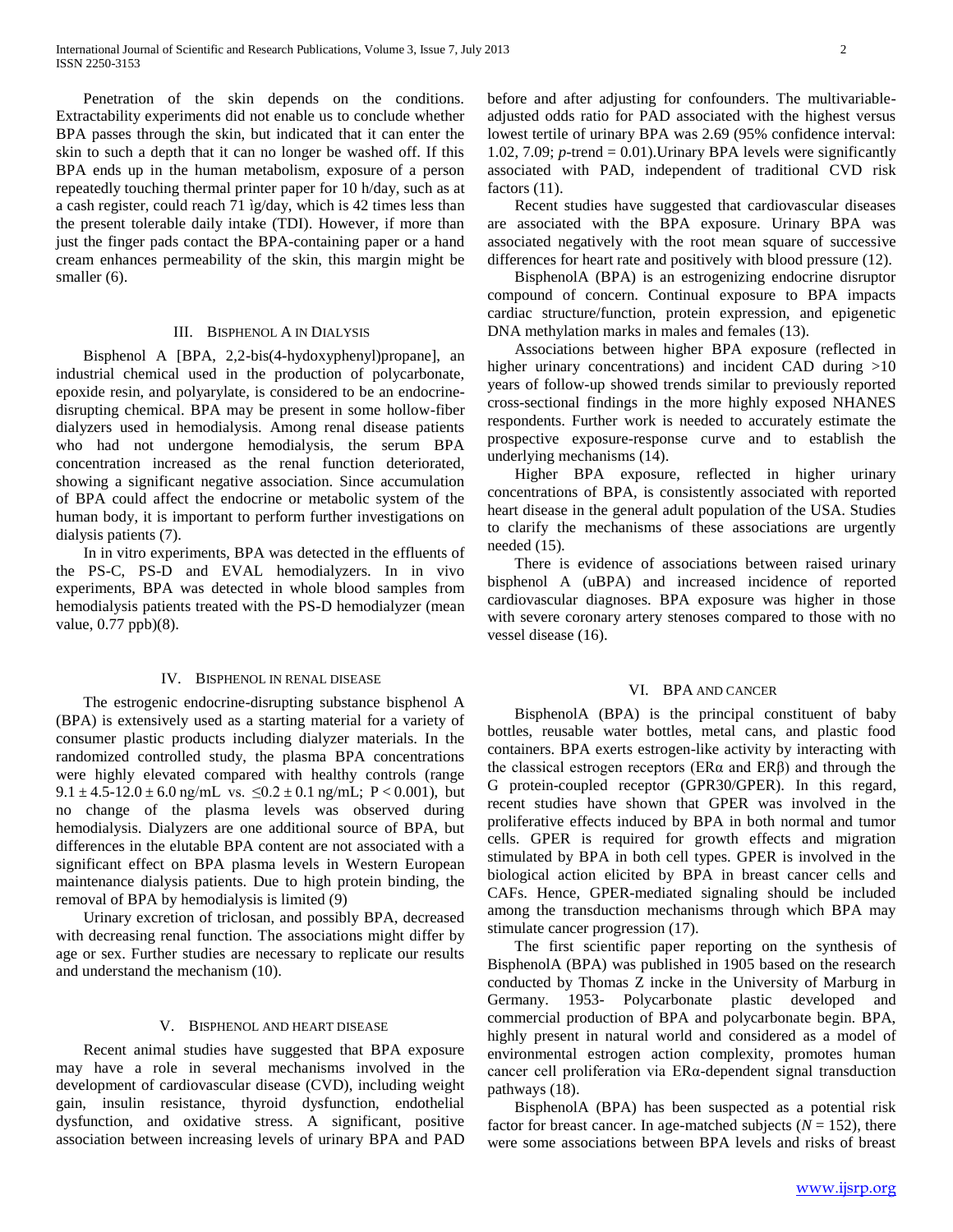cancer, such as age at first birth and null parity. However, there were no significant differences in blood BPA levels between the cases and the controls  $(P = 0.42)$  (19).

 BPA response profile was significantly associated with breast tumors characterized by high histologic grade  $(P < 0.001)$ and large tumor size  $(P = 0.002)$ , resulting in decreased recurrence-free patient survival  $(P < 0.001)$  (20).

 After androgen deprivation, BPA enhanced both cellular proliferation rates and tumor growth. These effects were mediated, at least in part, through androgen receptor activity, as prostate-specific antigen levels rose with accelerated kinetics in BPA-exposed animals. Thus, at levels relevant to human exposure, BPA can modulate tumor cell growth and advance biochemical recurrence in tumors expressing the AR-*T877A*mutation (21).

# VII. BISPHENOL A AND MENOPAUSE

 BishphenolA (BPA) is a representative endocrine disruptor and is also known as a xenoestrogen. There was no statistical significance between serum BPA concentration and clinical variables related to bone metabolism. To clarify the effect of BPA on bone metabolism, further large scaled and high risk group investigation may be needed (22).

### VIII. BISPHENOL A AND METABOLIC SYNDROME

 Urinary BPA levels are positively associated with MetS, in a representative sample of US adults and independent of traditional risk factors for MetS. Future, prospective studies are needed to confirm our findings (23).

### IX. BISPHENOL A AND DIABETIS MELLITUS

 BisphenolA (BPA) is a widely used chemical in the manufacture of polycarbonate plastics and epoxy resins. Recent animal studies have suggested that BPA exposure may have a role in the development of weight gain, insulin resistance, pancreatic endocrine dysfunction, thyroid hormone disruption, and several other mechanisms involved in the development of diabetes. Urinary BPA levels are found to be associated with diabetes mellitus independent of traditional diabetes risk factors. Future prospective studies are needed to confirm or disprove this finding (24).

 A positive association between higher levels of urinary BPA and prediabetes, independent of potential confounders including body mass index, alcohol intake, blood pressure and serum cholesterol levels. Higher urinary BPA levels are found to be associated with prediabetes independent of traditional diabetes risk factors. Future prospective studies are needed to confirm or disprove this finding (25).

 Long-term BPA exposure at a dose three times higher than the tolerable daily intake of 50 µg/kg, appeared to accelerate spontaneous insulitis and diabetes development in NOD mice (26).

 Although higher urinary BPA was associated with elevated HbA1c and T2DM in the pooled analysis, it was driven by data from only one NHANES cycle. Additional studies, especially of

a longitudinal design with repeated BPA measurements, are needed to further elucidate the association between BPA and T2DM (27).

## X. BISPHENOL A AND DRINKING WATER

 BPA is a ubiquitous contaminant in surface, tap and bottled mineral water. However, exposure to BPA from drinking water is very low and is less than 0.01% of the tolerable daily intake (TDI) (28).

 Significant amounts of BPA leached from bottle containers into thewater. Long storage of bottled water under direct sunlight should be avoided to reduce the risk of human exposure to BPA (29).

 BPA in drinking water represents a minor component of overall human exposure, and compared with the lowest available oral toxicity benchmark of 16 μg/kg-bw/day (includes an uncertainty factor of 300) gives margins of safety >1100. Human biomonitoring data indicate that ingestion of drinking water represents <2.8% of the total intake of BPA (30).

#### XI. BISPHENOL A AND ENDOCRINE FUNCTIONS

 Similarities exist between the effects of exposure to BPA and other related chemicals with schizophrenia. These similarities can be observed in 11 broad categories of abnormality: physical development, brain anatomy, cellular anatomy, hormone function, neurotransmitters and receptors, proteins and factors, processes and substances, immunology, sexual development, social behaviors or physiological responses, and other behaviors. Some of these similarities are sexually dimorphic and support theories that sexual dimorphisms may be important to schizophrenia pathogenesis (31).

 Higher BPA exposure may be associated with endocrine changes in men. The mechanisms involved in the observed crosssectional association with total testosterone concentrations need to be clarified (32).

## XII. BISPHENOL A AND LIVER DISEASE

 High dose of BPA (50 mg/kg) significantly increased the biochemical levels of ALT, ALP and total bilirubin. BPA effect on the activity of antioxidant genes was confirmed by real time PCR in which the expression levels of these genes in liver tissue were significantly decrease compared to control. Data from this study demonstrate that BPA generate ROS and reduce the antioxidant gene expression that causes hepatotoxicity (33).

#### XIII. BISPHENOL A AND REPRODUCTIVE

 A dose–response relationship was observed with an increasing level of cumulative BPA exposure associated with a higher risk of sexual dysfunction. Furthermore, compared with the unexposed workers, BPA-exposed workers reported significantly higher frequencies of reduced sexual function within 1 year of employment in the BPA-exposed factories.Our findings provide the first evidence that exposure to BPA in the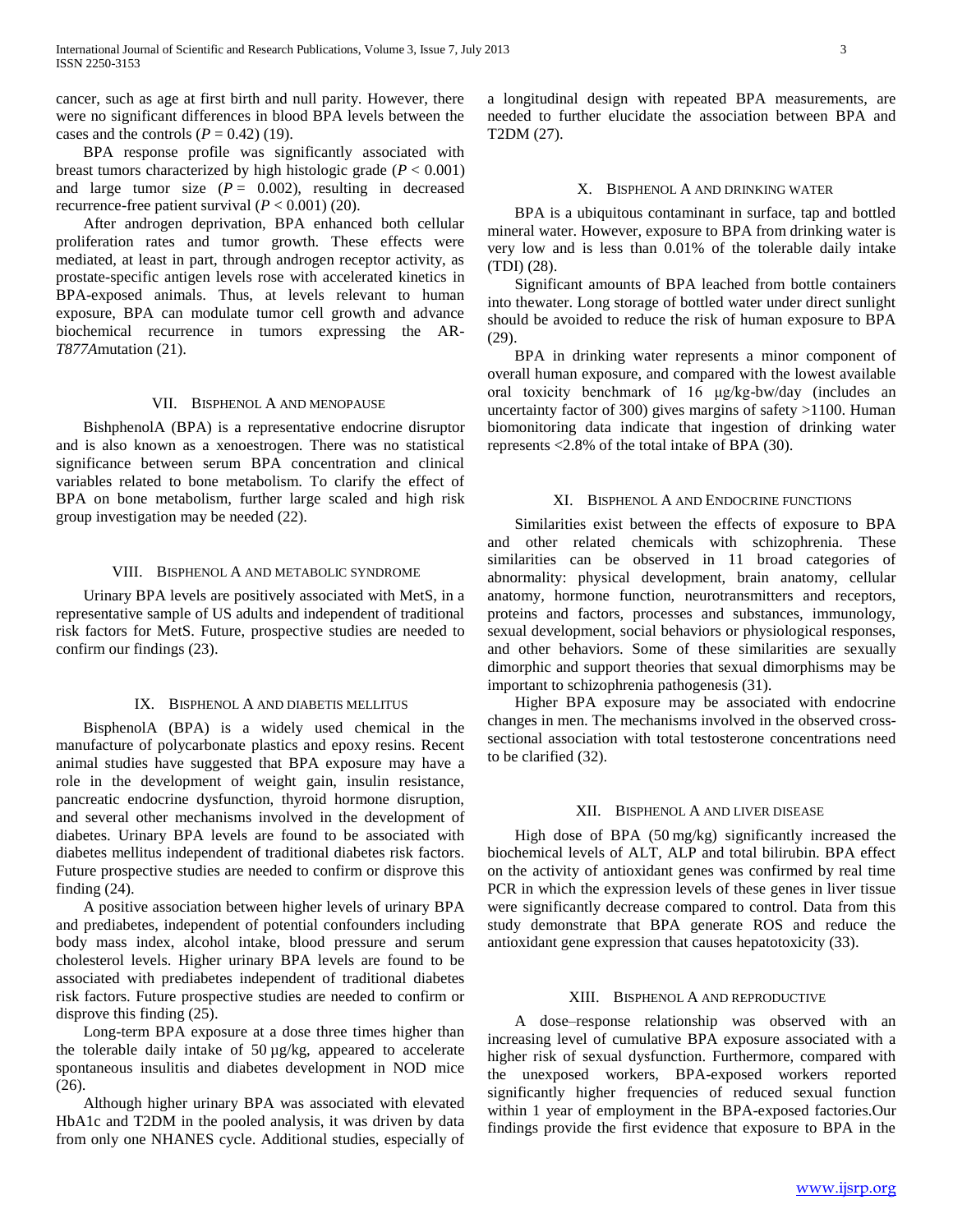workplace could have an adverse effect on male sexual dysfunction (34).

 Exposure to high doses of BPA during the period of brain sexual differentiation altered the hypothalamic–pituitary–gonadal axis in female Sprague-Dawley rats. These results have the potential to link neonatal exposure to high doses of BPA in rats with the development of polycystic ovarian syndrome. Studies of doses and routes of administration more consistent with human exposures are needed to determine the relevance of these findings to human health (35).

#### XIV. CONCLUSION

 Contrary to older concept that BPA is harmless, recent findings have linked BPA to variety of disease. However, definitive studies have not been undertaken to elucidate the mechanism of action in inducing various disorders. Future studies should be based on this aspect. Further a simple, reliable and cost effective methodology should be developed compared to expensive HPLC technique which is being used at present. BPA measurement should be brought to diagnostic usefulness.

#### **REFERENCES**

- [1] J. G. Hengstler, H. Foth, T. Gebel, P.-J. Kramer, W. Lilienblum, H. Schweinfurth, W. Völkel, K.-M. Wollin, U. Gundert-Remy. Critical evaluation of key evidence on the human health hazards of exposure to bisphenol A. Critical reviews in Toxicology. April 2011, Vol. 41, No. 4 , Pages 263-291.
- [2] Jenny L. Carwile, Karin B. Michels. Urinary bisphenol A and obesity:NHANES 2003–2006. Environmental Research Volume 111, Issue 6, August 2011, Pages 825–830.
- [3] Iain A. Lang, PhD; Tamara S. Galloway, PhD; Alan Scarlett, PhD; William E. Henley, PhD; Michael Depledge, PhD, DSc; Robert B. Wallace, MD; David Melzer, MB, PhD. Association of Urinary Bisphenol A Concentration With Medical Disorders and Laboratory Abnormalities in Adults. JAMA. 2008;300(11):1303-1310.
- Hoa H. Le, Emily M. Carlson, Jason P. Chua, and Scott M. Belcher. Bisphenol A is released from polycarbonate drinking bottles and mimics the neurotoxic actions of estrogen in developing cerebellar neurons. Toxicol Lett. 2008 January 30; 176(2): 149–156.
- [5] Susan R. Howe & Lester Borodinsky . Potential exposure to bisphenol A from food-contact use of polycarbonate resins. Food Additives & Contaminants Volume 15, Issue 3, 1998.
- [6] Sandra Biedermann, Patrik Tschudin, Koni Grob. Transfer of bisphenol A from thermal printer paper to the skin. Analytical and Bioanalytical Chemistry September 2010, Volume 398, Issue 1, pp 571-576.
- [7]
- [8] Murakami K, Ohashi A, Hori H, Hibiya M, Shoji Y, Kunisaki M, Akita M, Yagi A, Sugiyama K, Shimozato S, Ito K, Takahashi H, Takahashi K, Yamamoto K, Kasugai M, Kawamura N, Nakai S, Hasegawa M, Tomita M, Nabeshima K, Hiki Y, Sugiyama S. Accumulation of bisphenol A in hemodialysis patients. Blood Purif. 2007;25(3):290-4.
- [9] Yamasaki H, Nagake Y, Makino H. Determination of bisphenola in effluents of hemodialyzers. Nephron. 2001 Aug;88(4):376-8.
- [10] Krieter DH, Canaud B, Lemke HD, Rodriguez A, Morgenroth A, von Appen K, Dragoun GP, Wanner C. Bisphenol A in chronic kidney disease.Artif Organs. 2013 Mar;37(3):283-90.
- [11] You L, Zhu X, Shrubsole MJ, Fan H, Chen J, Dong J, Hao CM, Dai Q. Renal function, bisphenol A, and alkylphenols: results from the National Health and Nutrition Examination Survey (NHANES 2003-2006). Environ Health Perspect. 2011 Apr;119(4):527-33.
- [12] Anoop Shankar, SrinivasTeppala,and CharumathiSabanayagamBisphenol A and Peripheral Arterial Disease: Results from the NHANES. Environ Health Perspect. 2012 September; 120(9): 1297–1300.
- [13] Bae S, Kim JH, Lim YH, Park HY, Hong YC. Associations ofbisphenolA exposure with heart rate variability and blood pressure. Hypertension. 2012 Sep;60(3):786-93.
- [14] Bhavini B. Patel, MohamadRaad, Igal A. Sebag and Lorraine E. Chalifour. Lifelong Exposure to Bisphenol A Alters Cardiac Structure/Function, Protein Expression, and DNA Methylation in Adult Mice.Toxicol. Sci. (2013)
- [15] Melzer D, Osborne NJ, Henley WE, Cipelli R, Young A, Money C, McCormack P, Luben R, Khaw KT, Wareham NJ, Galloway TS. Urinary bisphenolA concentration and risk of future coronary artery disease in apparently healthy men and women. Circulation. 2012 Mar 27;125(12):1482-90.
- [16] David Melzer, Neil E. Rice, Ceri Lewis, William E. Henley, and Tamara S. Galloway Association of Urinary Bisphenol A Concentration with Heart Disease: Evidence from NHANES 2003/06. PLoS One. 2010; 5(1): e8673.Published online 2010 January 13.
- [17] David Melzer, Phil Gates, Nicholas J. Osborn, William E. Henley, Ricardo Cipelli, Anita Young, Cathryn Money, Paul McCormack, Peter Schofield, David Mosedale, David Grainger, Tamara S. Galloway. Urinary Bisphenol A Concentration and Angiography-Defined Coronary Artery Stenosis. PLoS ONE 7(8).
- [18] Pupo M, Pisano A, Lappano R, Santolla MF, De Francesco EM, Abonante S, Rosano C, Maggiolini M. Bisphenol A induces gene expression changes and proliferative effects through GPER in breast cancer cells and cancerassociated fibroblasts. Environ Health Perspect. 2012 Aug;120(8):1177-82.
- [19] Alessandro Bolli, Paola Galluzzo, Paolo Ascenzi, Giovanna Del Pozzo,ImmacolataManco, Maria Teresa Vietri, Luigi Mita, Lucia Altucci, Damiano Gustavo Mita, Maria Marino. Laccase treatment impairs bisphenol A-induced cancer cell proliferation affecting estrogen receptor αdependent rapid signals. IUBMB IUBMB Life, 60(12): 843–852, 2008.
- [20] Mihi Yang, Jae-Ha Ryu, RaokJeon, Daehee Kang, Keun-Young Yoo. Effects of bisphenolA on breast cancer and its risk factors. Archives of ToxicologyMarch 2009, Volume 83, Issue 3, pp 281-285.
- [21] Shanaz H. Dairkee, JunheeSeok, Stacey Champion, AejazSayeed,Michael Mindrinos, Wenzhong Xiao, Ronald W. Davis, andWilliam H. Goodson. Bisphenol A Induces a Profile of Tumor Aggressiveness in High-Risk Cells from Breast Cancer Patients. Cancer Res 2008;68(7):2076–80.
- [22] Yelena B. Wetherill, Janet K. Hess-Wilson, Clay E.S. Comstock, Supriya A. Shah, C. Ralph Buncher, Larry Sallans, Patrick A. Limbach, Sandy Schwemberger, George F. Babcock and Karen E. Knudsen.Bisphenol A facilitates bypass of androgen ablation therapy in prostate cancer. Mol Cancer Ther 2006;5(12):3181–90.
- [23] Dong Hyun Kim1, Chi Hyuk Oh1, Yoo-Chul Hwang1, In-Kyung Jeong1, KyuJeong Ahn1, Ho-Yeon Chung1, Jae-Suk Chang. Serum Bisphenol A Concentration in Postmenopausal Women with Osteoporosis. Journal of Bone Metabolism, 19(2): 87-93, 2012.
- [24] Srinivas Teppala, Suresh Madhavan, and Anoop Shankar. Bisphenol A and Metabolic Syndrome: Results from NHANES. International Journal of Endocrinology Volume 2012 (2012), Article ID 598180, 5 pages.
- [25] Shankar A, Teppala S. Relationship between urinary bisphenol A levels and diabetes mellitus.J ClinEndocrinolMetab. 2011 Dec;96(12):3822-6.
- [26] Sabanayagam C, Teppala S, Shankar A. Relationship between urinary bisphenolA levels and prediabetes among subjects free of diabetes. ActaDiabetol. 2013 May 1.
- [27] Bodin J, Bølling AK, Samuelsen M, Becher R, Løvik M, Nygaard UC. Long-term bisphenolA exposure accelerates insulitis development in diabetes-prone NOD mice. Immunopharmacol Immunotoxicol. 2013 Mar 18.
- [28] Monica K. Silver, Marie S. O'Neill, MaryFran R. Sowers, Sung Kyun Park. Urinary Bisphenol A and Type-2 Diabetes in U.S. Adults: Data from NHANES 2003-2008. PLoS ONE 6(10).
- [29] Santhi VA, Sakai N, Ahmad ED, Mustafa AM.Occurrence of bisphenolA in surface water, drinking water and plasma from Malaysia with exposure assessment from consumption of drinking water. Sci Total Environ. 2012 Jun 15;427-428:332-8.
- [30] Mai A Elobeid, Zainab M Almarhoon, Promy Virk, Zeinab K Hassan,Sawsan A Omer, Maha ElAmin, Maha H Daghestani1 and Ebtisam MAlOlayan.Bisphenol A Detection in Various Brands of DrinkingBottled Water in Riyadh, Saudi Arabia Using GasChromatography/Mass Spectrometer. Tropical Journal of Pharmaceutical Research June 2012; 11 (3): 455-459.